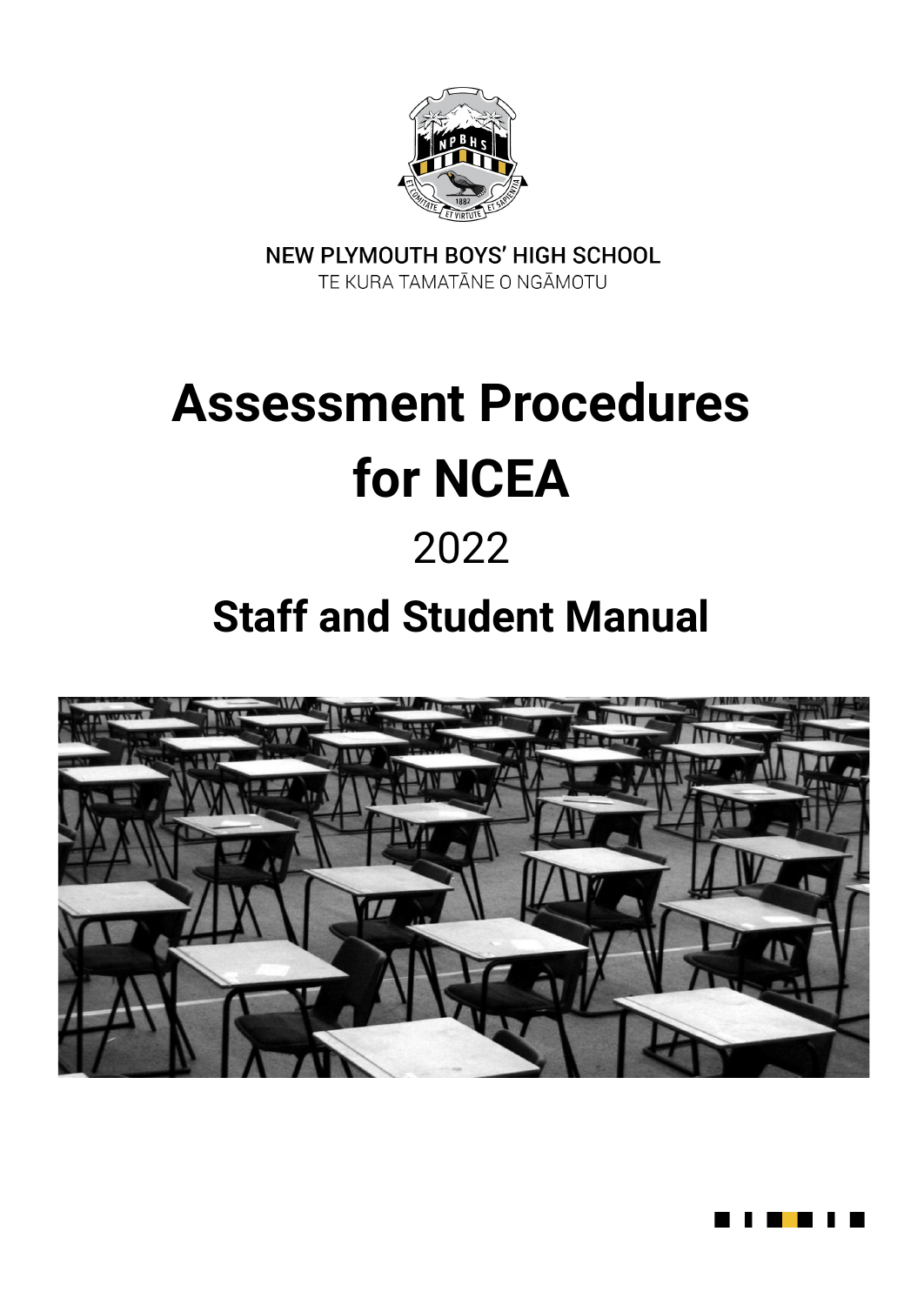| <b>INTRODUCTION</b>                       | 3              |
|-------------------------------------------|----------------|
| REQUIREMENTS FOR AWARD OF QUALIFICATIONS  | 4              |
| Level 1                                   | 4              |
| Level 2                                   | 4              |
| Level 3                                   | $\overline{4}$ |
| <b>University Entrance</b>                | 4              |
| <b>SCHOLARSHIP</b>                        | 5              |
| <b>MERIT OR EXCELLENCE ENDORSEMENT</b>    | 5              |
| <b>Certificate Endorsement</b>            | 5              |
| <b>Course Endorsements</b>                | 5              |
| <b>ENTRY AND ELIGIBILITY</b>              | 6              |
| Student attendance                        | 6              |
| <b>COURSE AND ASSESSMENT STATEMENTS</b>   | 6              |
| <b>AUTHENTICITY OF WORK</b>               | 6              |
| Breach of the rules                       | 6              |
| <b>RESUBMISSIONS</b>                      | 7              |
| <b>FURTHER ASSESSMENT OPPORTUNITIES</b>   | 7              |
| <b>MODERATION</b>                         | 8              |
| <b>Internal Moderation</b>                | 8              |
| <b>External Moderation</b>                | 8              |
| <b>APPEALS</b>                            | 8              |
| <b>DERIVED GRADE PROCESS</b>              | 8              |
| SPECIAL ASSESSMENT CONDITIONS             | 9              |
| <b>VERIFICATION</b>                       | 9              |
| <b>PRIVACY</b>                            | 9              |
| <b>STORAGE OF DIGITAL WORK</b>            | 9              |
| <b>TRANSFER OF DATA TO ANOTHER SCHOOL</b> | 9              |
| <b>EXTERNAL EXAMINATION RESULTS</b>       | 10             |
| <b>Links to information from NZQA</b>     | 10             |
| <b>Forms</b>                              | 11             |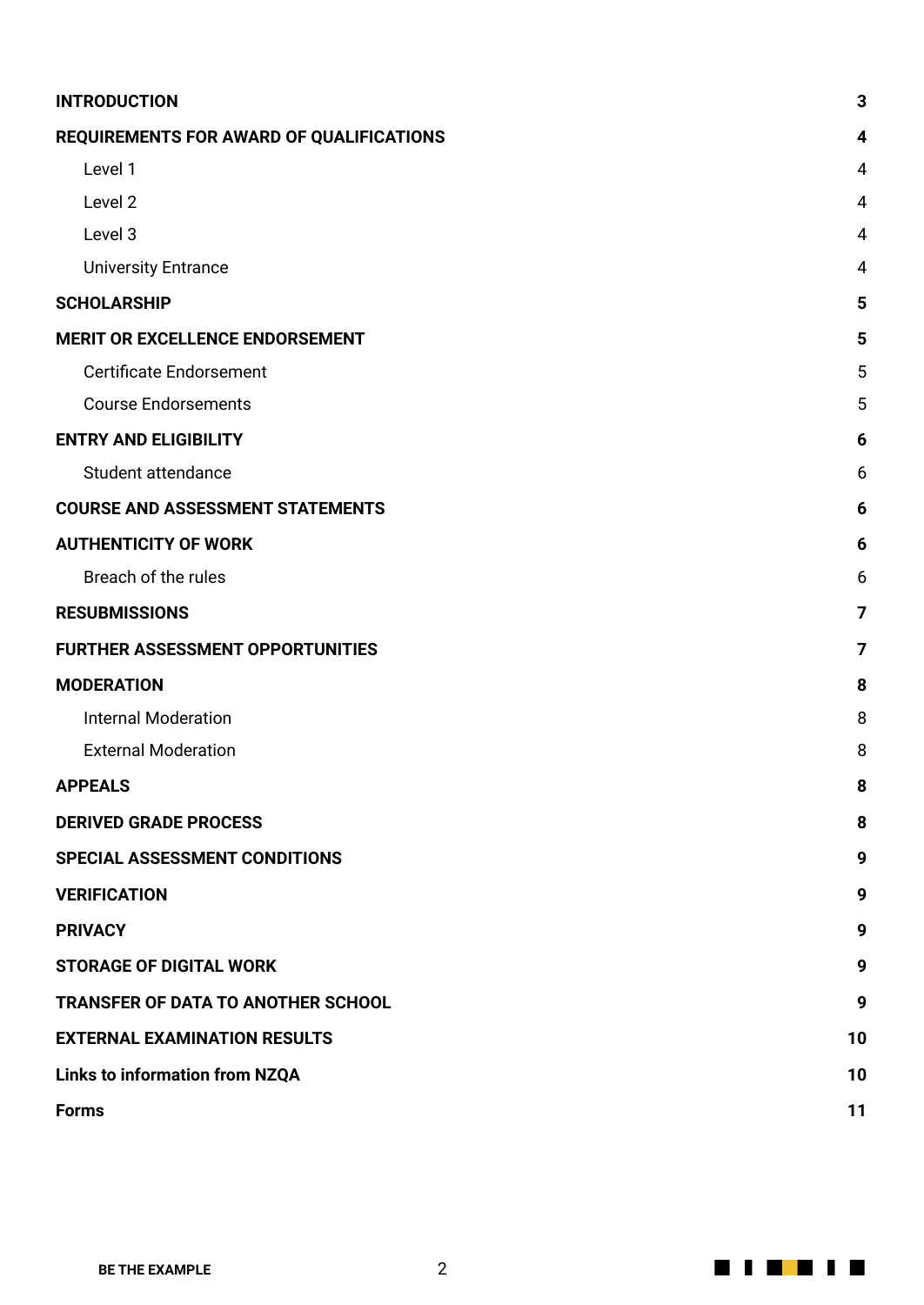# <span id="page-2-0"></span>**INTRODUCTION**

The school provides a variety of courses appropriate to different students' needs. A number of half-year options are offered to allow for greater course options. A full list of subjects on offer can be found on the school website. Each course will have an assessment statement which includes information on standards offered and credits available. Placement into courses will be decided by the Director of Curriculum in consultation with the appropriate Head of Faculty or Department.

This booklet outlines the school policy and procedures for assessment. It is important that you read and understand the information provided. These policies are in place to ensure assessment for qualifications is fair and valid. They have been put in place to ensure the New Zealand Qualifications Authority assessment rules and school consent to assess are met.

It is up to students to keep track of credits gained and to check they have been entered into the correct external assessments. This information can be accessed through the [parent](http://portal.npbhs.school.nz/student/index.php) portal, or the NZQA [student](https://secure.nzqa.govt.nz/for-learners/records/login.do) [learner](https://secure.nzqa.govt.nz/for-learners/records/login.do) login.

Any queries regarding assessment procedures are to be directed to:

**Principal's Nominee:** [robert.wisnewski@npbhs.school.nz](mailto:robert.wisnewski@npbhs.school.nz)

**Assistant Headmaster – Education:** [michael.taylor@npbhs.school.nz](mailto:michael.taylor@npbhs.school.nz)

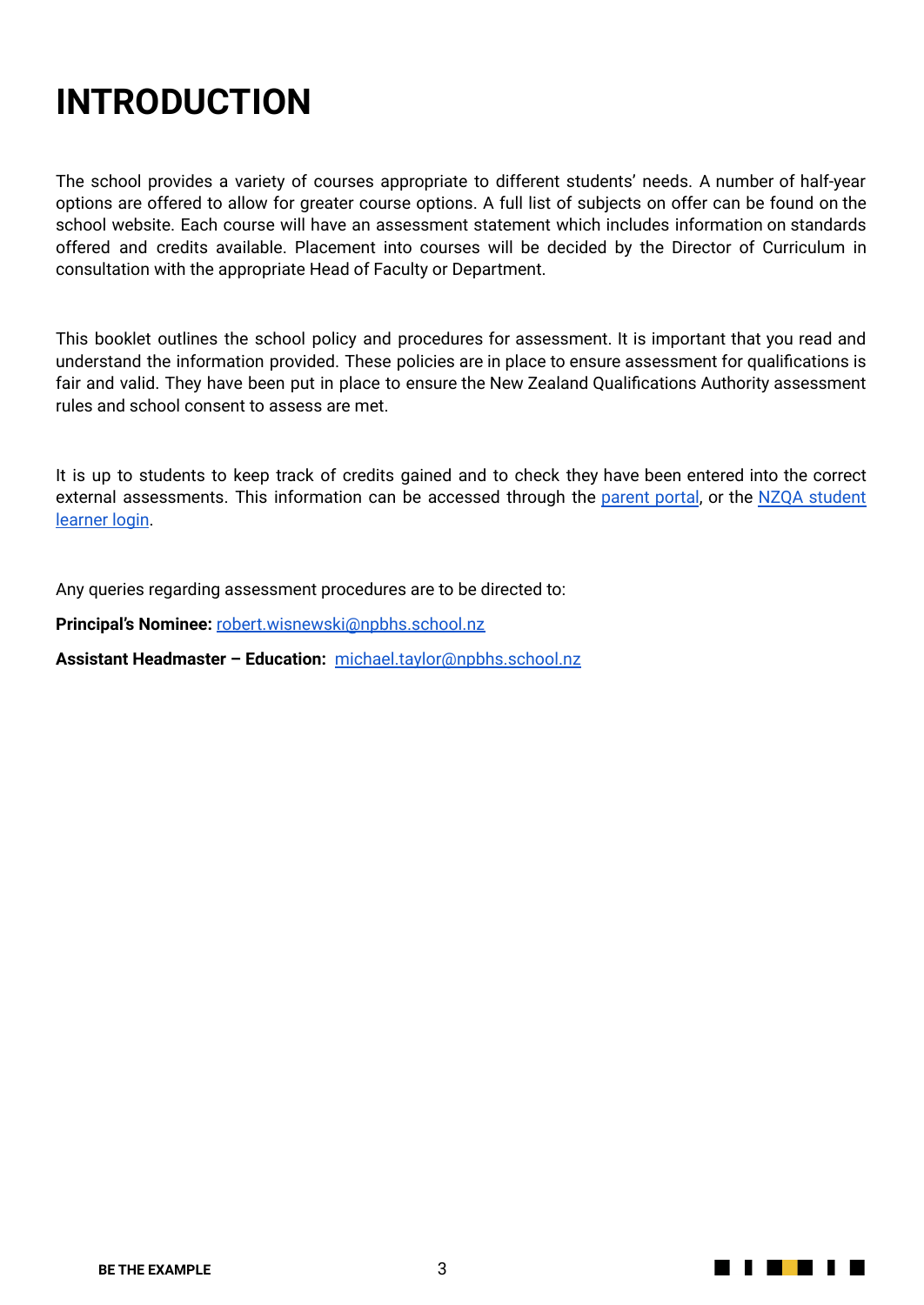# <span id="page-3-0"></span>**REQUIREMENTS FOR AWARD OF QUALIFICATIONS**

#### <span id="page-3-1"></span>**Level 1**

80 credits at Level 1 or above *(including 10 literacy credits and 10 [numeracy](https://www.nzqa.govt.nz/ncea/subjects/literacy-and-numeracy/level-1-requirements/) credits)*

**Total = 80 credits**

#### <span id="page-3-2"></span>**Level 2**

60 credits at Level 2 or above, plus 20 credits from any level

Level 1 literacy and numeracy

**Total = 80 credits**

#### <span id="page-3-3"></span>**Level 3**

60 credits at Level 3 or above, plus 20 credits at Level 2 or above

Level 1 literacy and numeracy

**Total = 80 credits**

#### NOTE:

- **‒** *All subjects assessing unit or achievement standards count towards the NCEA requirements.*
- **‒** *Credits towards a certificate can be accumulated over more than one year.*

#### <span id="page-3-4"></span>**University Entrance**

[University](http://www.nzqa.govt.nz/qualifications-standards/awards/university-entrance/) Entrance (UE) is the minimum requirement to go to a New Zealand university. To qualify you will need:

- NCEA Level 3
- 14 credits in each of three subjects, from the [approved](http://www.nzqa.govt.nz/qualifications-standards/awards/university-entrance/approved-subjects/) subjects list.
- Literacy 10 credits at **Level 2 or above**, made up of:
	- ‒ 5 credits in reading
	- $-5$  credits in writing
	- $-$  A list of the standards that contribute to these credits is available [here.](https://www.nzqa.govt.nz/qualifications-standards/awards/university-entrance/literacy-requirements/)
- Numeracy 10 credits at **Level 1 or above**.

Once you have met the requirements for University Entrance it will appear on your Record of Achievement.

NOTE: Each university will have different specific requirements for entry. Please check the university website for up-to-date information. Gaining UE does not guarantee acceptance to all university courses.

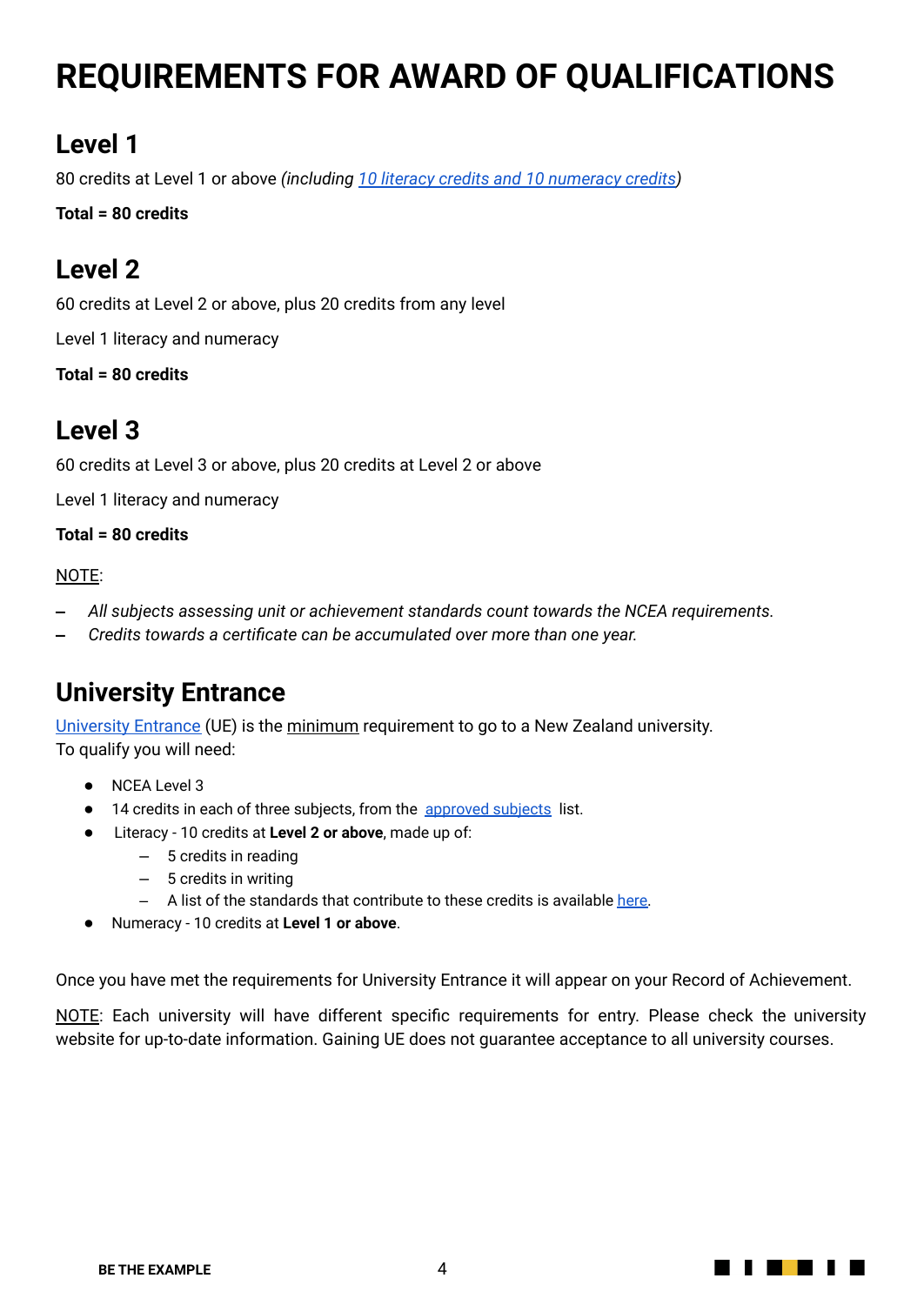### **SCHOLARSHIP**

New Zealand Scholarship provides recognition and monetary reward to top students in their last year of schooling. New Zealand Scholarship assessments enable candidates to be assessed against challenging standards, and are demanding for the most able candidates in each subject. Assessment is by either a written/spoken examination or by the submission of a portfolio or report of work produced throughout the year.

There is no fee for domestic students to enter Scholarship; however international students are required to pay to sit these additional exams, see fees for [NCEA.](http://www.nzqa.govt.nz/about-us/our-role/legislation/fees/secondary-education-fees/)

Monetary awards are available to those candidates that excel in these assessments, for full details see the NZQA [criteria.](https://www.nzqa.govt.nz/about-us/our-role/legislation/nzqa-rules/assessment-including-examination-rules-2020/7-external-assessment/7-2/7-2-1/)

Those students wishing to be entered into [scholarship](https://docs.google.com/document/d/1OnxTn2oDy5e6AQQmQMS76c1Rlq3Us1mYPq39dn6qmVc/edit?usp=sharing) examinations must fill out the scholarship [application](https://docs.google.com/document/d/1OnxTn2oDy5e6AQQmQMS76c1Rlq3Us1mYPq39dn6qmVc/edit?usp=sharing) form and hand this in by the end of week 3 in Term 3. It is important that there is consultation with the subject teachers prior to applying. Alternatively, the Scholarship Dean/Coordinator will work with students to ensure that Scholarship entries are thought through and correct.

#### **MERIT OR EXCELLENCE ENDORSEMENT**

NCEA can be awarded with a Merit or Excellence endorsement at each of the three levels.

#### <span id="page-4-0"></span>**Certificate Endorsement**

For the NCEA certificate to be endorsed, students need a specified number of merit or excellence credits at that level. Credits can be accumulated over several years.

- 1. 50 credits at merit level or above for a merit certificate endorsement
- 2. 50 credits at excellence for an excellence certificate endorsement.

#### <span id="page-4-1"></span>**Course Endorsements**

Course endorsement credits must be completed in a single school year.

- 1. 14 credits (including 3 external\* and 3 internal) at merit level or above for a merit subject endorsement.
- 2. 14 credits (including 3 external\* and 3 internal) at excellence level for an excellence subject endorsement.
- 3. Students will need to be taking achievement standards to achieve a merit or excellence endorsement.

\* Note, this does not apply to Physical Education and Level 3 Visual Arts.

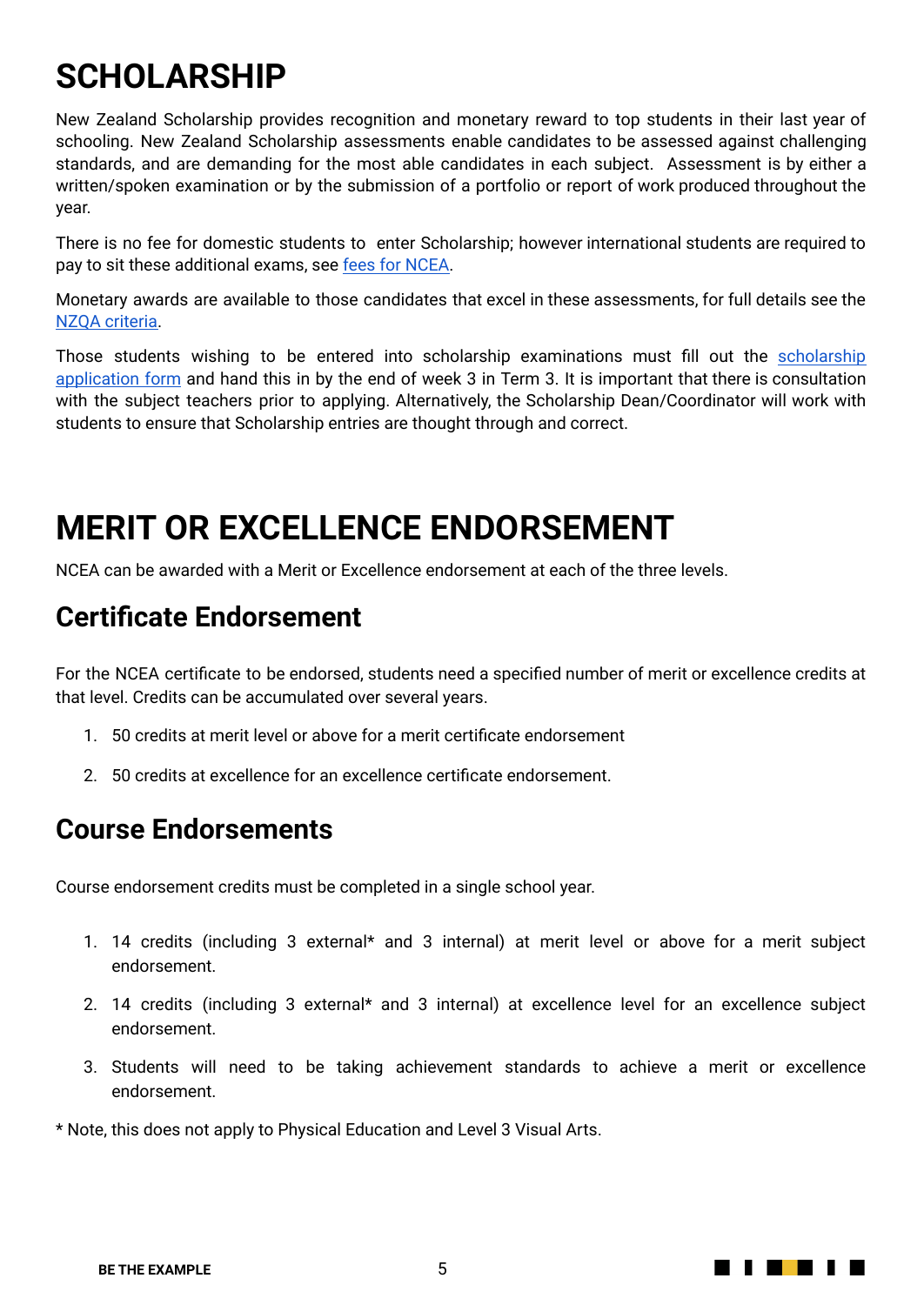# **ENTRY AND ELIGIBILITY**

All students at Years 11 - 14 are eligible to be candidates for NCEA Levels 1, 2 and 3 achievement and unit standards, and the AP Education may give approval to students in Years 9 or 10 to enter for achievement or unit standards.

Entry for Level 1 is determined by performance at Year 10, Level 1 performance for Level 2 and Level 2 performance for Level 3 as set out in the [Subject](http://www.npbhs.school.nz/students/studies-guide/) Guide on the school website. The final decision rests with the AP Education in consultation with the appropriate Head of Faculty or Department.

#### <span id="page-5-0"></span>**Student attendance**

There are no student attendance requirements for NCEA. The school will continue to apply its own attendance policies and procedures. Non-attendance cannot prevent the student entering for an internally or externally assessed achievement standard.

# <span id="page-5-1"></span>**COURSE AND ASSESSMENT STATEMENTS**

The full range of courses available at NPBHS can be found on the school [website](http://www.npbhs.school.nz/students/studies-guide/). Students are also given a Subject Choices Guide during Term 3 when they are asked to select their subjects for the following year. Some courses are subject to numbers, and will only run where deemed feasible.

Every course has an Assessment Statement which is made available on the Google Classroom page and school website at the beginning of each year. The statement includes important information about the student's course, credits available, whether they are internal or external standards, and other supporting information.

### <span id="page-5-2"></span>**AUTHENTICITY OF WORK**

All work submitted by the student for all assessments must be genuinely their own.

Students must not accept undue assistance from any person in the preparation or submission of work. As an example, undue assistance would include providing actual adjustments, or dictating or directing the student to insert particular text or other aspects of the work. They may not use work produced by another student as their own. The sharing of work with another student to give them an unfair advantage is a breach of the rules.

All students doing NCEA must sign an authentication statement at the beginning of Term 1 agreeing to abide by the school's requirements.

#### <span id="page-5-3"></span>**Breach of the rules**

A suspected case of impersonation, dishonestly, assisting/hindering other candidates, or dishonest practice by a candidate in an internal assessment will be investigated by the Head of Faculty. Where a Candidate has been found to have breached the rules whether knowingly, fraudulently or unwittingly, and the breach undermines the credibility of the assessment, a "Not Achieved" is reported for the assessment standard. Caregivers will be notified regarding this issue. Names of the students involved and the outcome of the breach will be referred to the Principal's Nominee and AP Education.

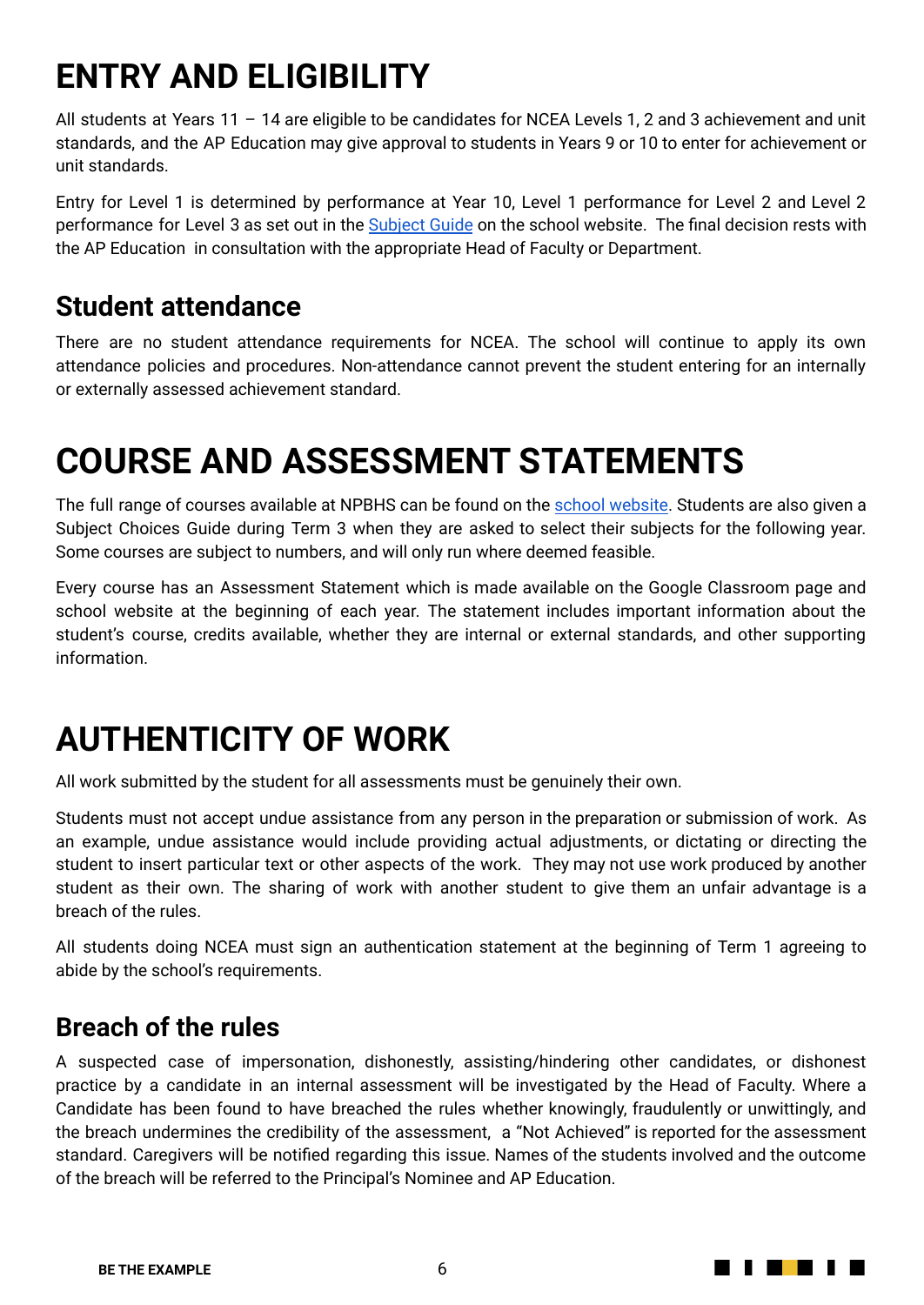### **DEADLINES, MISSED ASSESSMENTS & EXTENSIONS**

All internally assessed work must be handed in on the due date.

For all non-school related planned absences, students need to apply for an extension at least 48 hours prior to the due date or assessment date. This is to be done using the Extension Request [Application](https://docs.google.com/document/d/18w7ysuHjCqMdp5w5gTPFnTKE3jaQdwxr14gOZWgccSM/edit) Form which is available online or printed copies are at Student Services. This is to be handed to the appropriate HOF to decide on the outcome.

In the case of unplanned absences such as ill-health, family bereavement or other valid events, a parental note must verify the legitimacy of all absences. For any ill-health, a doctor's certificate may be required.

Only the Head of Faculty, in consultation with the student's teacher, may grant extensions. A school wide record is kept of those students who have been granted extensions.

If it can be established that a student was unjustifiably absent from school to complete an assessment, or hands in unjustified late work then a grade of Not Achieved will be given for that assessment.

### <span id="page-6-0"></span>**RESUBMISSIONS**

A resubmission is when a learner has the opportunity to correct simple errors or omissions in their assessed work. Students should be able to identify and correct the issue themselves. This is limited to specific aspects of the assessment and no more than one resubmission is provided per assessment.

A resubmission opportunity may be offered to students only when a minor error prevents them from reaching an 'Achieved' grade.

The only change in grade boundary available for resubmissions is from 'Not Achieved' to 'Achieved.'

On this basis, the highest grade that can be awarded as a result of a resubmission of an internal assessment is limited to 'Achieved'.

No further teaching may take place and only general advice can be given.

It is the decision of the marker through moderation meetings to decide what warrants a resubmission for each standard. For more information, see: Myth # 4: [Resubmission](https://www.nzqa.govt.nz/providers-partners/assessment-and-moderation-of-standards/managing-national-assessment-in-schools/ncea-the-myths/myth-4/) » NZQA

#### <span id="page-6-1"></span>**FURTHER ASSESSMENT OPPORTUNITIES**

It will be indicated on the course assessment statement whether a further assessment opportunity will be offered for any standard. Where manageable, and after further learning has taken place, students can be offered a maximum of one further opportunity for assessment per standard within a year. A different activity or task must be offered for each assessment opportunity.

Any further assessment opportunity must be offered to all students entered for that course. A student must have access to all grades (Not Achieved, Achieved, Merit, or Excellence) whether it is their first or subsequent attempt at the standard. Both grades are to be put into KAMAR and the highest grade from either assessment opportunity is reported.

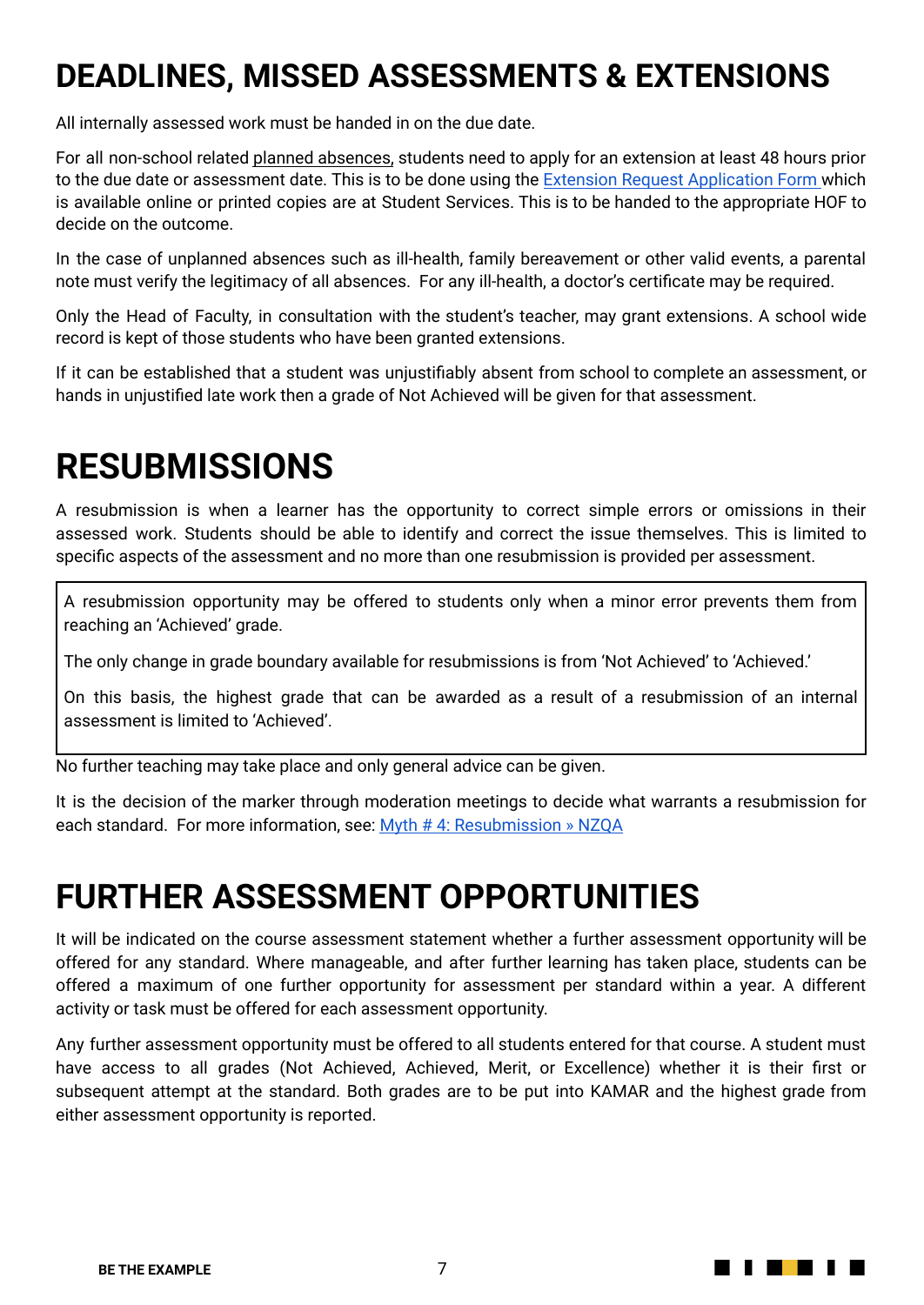# **MODERATION**

#### <span id="page-7-0"></span>**Internal Moderation**

All internal assessment standards must go through an internal moderation process before results can be returned to students and inputted into the school system KAMAR. This process ensures the validity of the assessments used at NPBHS. The Heads of Faculty must ensure that the correct procedures are followed in documenting this process.

Teachers in charge of the assessment activities must complete the Internal Moderation Coversheet through the SchoolBridge system.

#### <span id="page-7-1"></span>**External Moderation**

All internally assessed achievement standards and unit standards are subject to moderation by NZQA and other outside providers of standards. National external moderation provides an assurance that assessment decisions, in relation to assessment standards, are consistent nationally. These checks ensure that both the marking of students' work and the assessment task is at the national standard. All student assessment work is held by the school in order to meet the requirement of external moderation.

### <span id="page-7-2"></span>**APPEALS**

Any assessment decision may be appealed by the student. Results are open to discussion and checking with the teacher concerned. Any problems must be addressed initially to the teacher for informal resolution.

If an informal resolution cannot be found, the Head of Faculty should be contacted. The Head of Faculty will require a formal written appeal to be made using the Grade [Appeal](https://docs.google.com/document/d/1RwZpznbULgH1LDcCErgSgIwoK2cgpGv6bmYnGy41uaE/edit?usp=sharing) Form.

Should an appeal be made concerning an assessment decision, there will be immediate consultation between the Head of Faculty and teacher concerned. Where appropriate, independent advice may be seeked to decide on the outcome. The Head of Faculty will advise the student of the decision for 'change' or 'no change' using the Grade Appeal Form.

If the student wishes to take their appeal further then the Principal's Nominee will check that the teacher and Head of Faculty have followed the correct procedures. The principles of natural justice will be followed for any appeal. The Principal's Nominee will make the final call of the appeal.

<span id="page-7-3"></span>Any appeal must be lodged with the Head of Faculty within 7 days of the assessment result being given to the student.

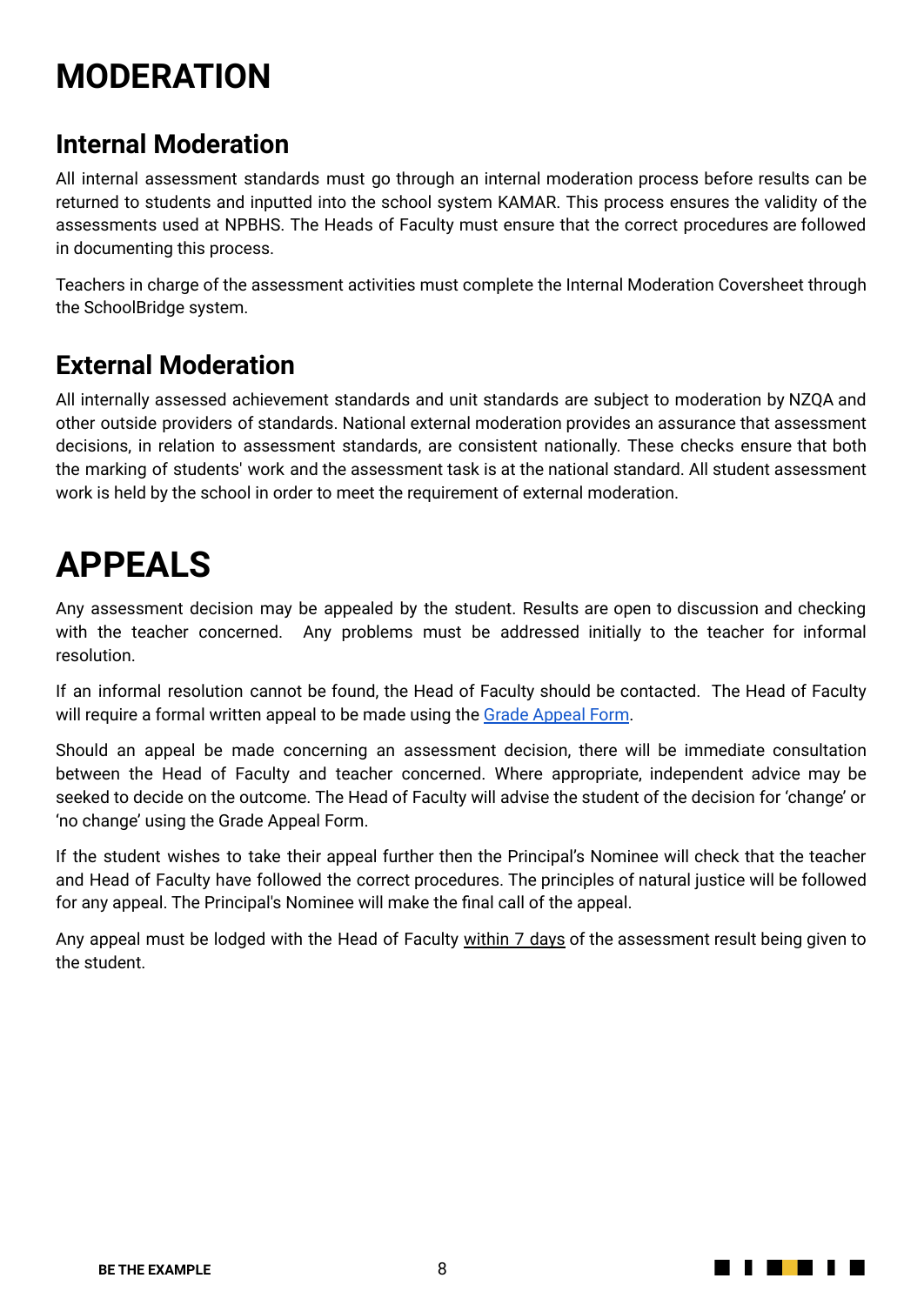# **DERIVED GRADE PROCESS**

Derived grades are not available for internally assessed standards.

A derived grade is available to candidates who are entered for an externally assessed standard and, for an approved reason, are unable to attend an NZQA external examination session(s) or whose performance is impaired in preparing for, or during, an examination session(s). The school process for this is in line with NZQA [guidelines](https://www.nzqa.govt.nz/providers-partners/assessment-and-moderation-of-standards/managing-national-assessment-in-schools/derived-grades/) which can be found on their website. Any student wishing to apply needs to do so through the Principal's Nominee.

The evidence used for derived grades will be based on the results obtained in the school practice examination, given that it must be a quality assured authentic grade.

### <span id="page-8-0"></span>**SPECIAL ASSESSMENT CONDITIONS**

This includes things such as additional time, reader-writer, separate accommodation, modified papers. Applications for special assistance are made by the school to NZQA through a NPBHS Needs Analysis process. NZQA will determine eligibility for each case. The Head of Learning Support (SENCO) ensures that special assessment conditions, timelines and procedures recommended by NZQA are met.

Students who need this assistance will be identified by the Head of the Learning Support Department (SENCO).

For more information see the NZQA [website.](https://www.nzqa.govt.nz/providers-partners/assessment-and-moderation-of-standards/managing-national-assessment-in-schools/special-assessment-conditions/) Any further queries regarding this can be directed to the Head of Student Support Services, [adrian.wright@npbhs.school.nz](mailto:adrian.wright@npbhs.school.nz).

### <span id="page-8-1"></span>**VERIFICATION**

Students should have the opportunity to look over internal assessment when grades are returned, any appeal must happen within 7 days of receiving the grade. It is the students responsibility to keep a record of the grades and also track their progress using the parent portal or NZQA website.

Any discrepancy regarding grades must first be directed to the classroom teacher, then to the Head of Faculty and if needed the Principal's Nominee or Assistant Headmaster - Education.

### <span id="page-8-2"></span>**PRIVACY**

The school is required to comply with the Privacy Act 1993. This means student information is to be kept confidential; a student can not see another student's grade without their permission. Also, a student's permission must be gained for their work to be used as an exemplar.

### <span id="page-8-3"></span>**STORAGE OF DIGITAL WORK**

Students are expected to regularly back up any assessment work they create digitally. It is recommended that work is backed up electronically in at least two separate places i.e. Google Drive, and a memory stick or external hard drive. Where possible Google Classroom is used to track students progress and for work to be shared with the students' teacher.

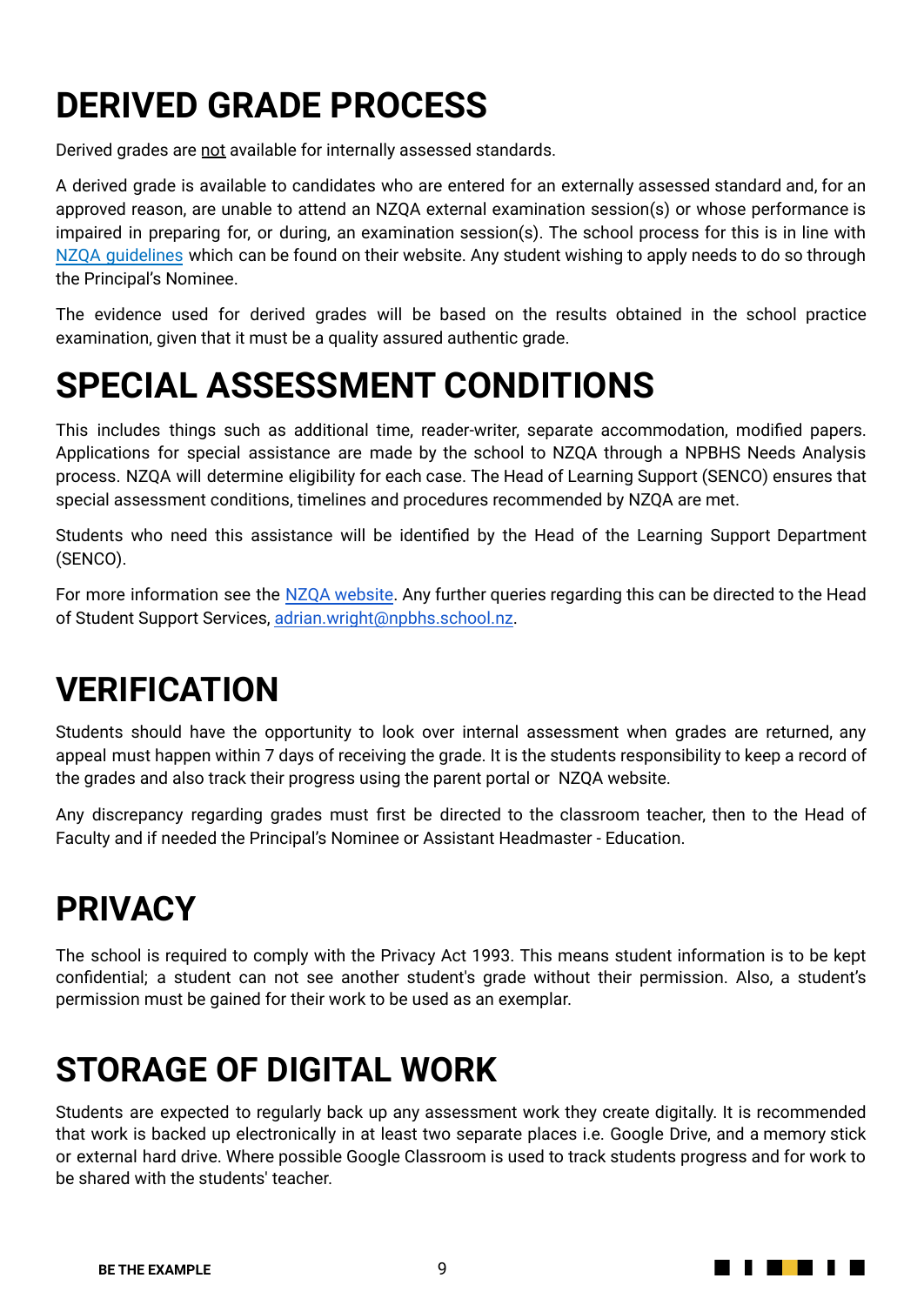# <span id="page-9-0"></span>**TRANSFER OF DATA TO ANOTHER SCHOOL**

Students can only have one active secondary school enrolment with NZQA each year. This means that when a student transfers schools the new school should request from the previous school a full transcript of the transferring student's results for the year. The new school needs to make entries as appropriate for standards the student will be assessed for in the remainder of the year, including externals.

The previous school is responsible for ensuring they withdraw all entries and the NZQA enrolment once they are confident the student has been enrolled with NZQA by another school.

### **EXTERNAL EXAMINATION RESULTS**

The student's achievements will be reported separately by achievement standard or unit standard. Before 1 February, the student will be able to access their Results Notice online on the NZQA website through the [Learner](https://secure.nzqa.govt.nz/for-learners/records/login.do) Login. There will be a mailout of results only to those who apply through the Learner Log-in on the NZQA website between 1 October and 31 December in the year of assessment. This will report external assessment results for achievement standards, and all internal assessment results.

A Record of Achievement will be issued in April of the following year of entry on application by the student before 1 March. One free certificate is available per year for each student, this must be applied for in the learner login part of the NZQA site.

When the student has earned sufficient credits, he will be issued with a National Certificate of Educational Achievement at the relevant level in April of the year following assessment.

Any concerns regarding incorrect grades reported need to be directed to the Principal's Nominee or AP **Education** 

### **COVID-19**

COVID-19 and the ongoing pandemic has created a challenging assessment environment for schools to complete assessment work. The Principal's Nominee will work closely.

<span id="page-9-1"></span>Relevant and uptodate information is available at: NZQA COVID-19 [Resources](https://www.nzqa.govt.nz/about-us/publications/newsletters-and-circulars/covid-19-updates/teacher-resources-for-assessing-during-covid-19/). To access this material, teachers must log in to the NZQA website using the ESL details.